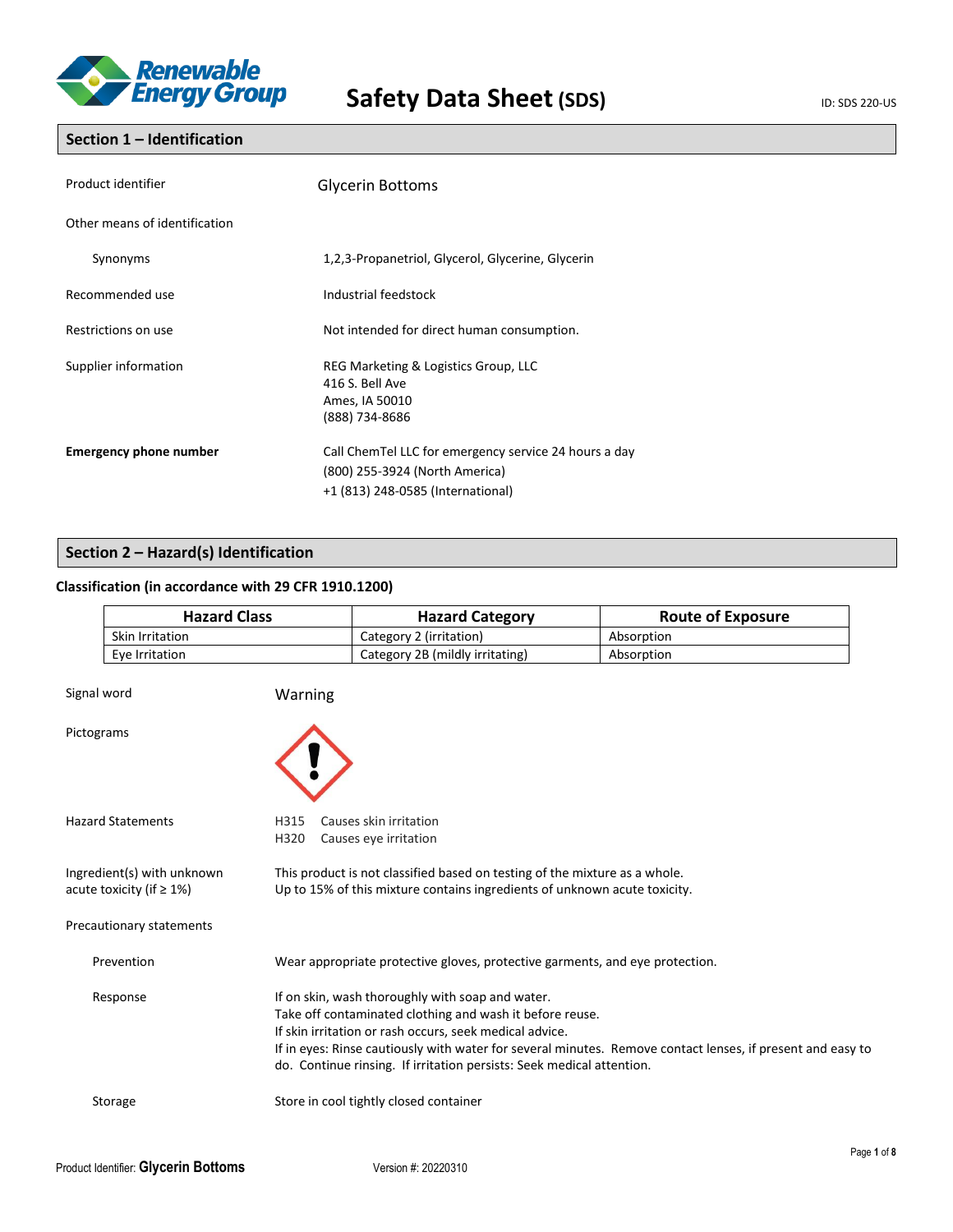

Disposal Dispose of contents/container in accordance with local, state, and federal regulations.

Hazards not otherwise specified None identified.

#### **Section 3 – Composition / Information on Ingredients**

*Note: This SDS represents a product with batch-to-batch variability and/or a group of substantially similar mixtures*

| <b>Chemical Name</b>                              | <b>Common Name &amp; Synonyms</b> | <b>CAS number</b> | % of product |
|---------------------------------------------------|-----------------------------------|-------------------|--------------|
| Glycerin                                          | Glycerine, glycerol               | 56-81-5           | $35 - 80%$   |
| Potassium Acetate                                 | Potassium salt of acetic acid     | 127-08-2          | $15 - 40%$   |
| Fatty acids, C14-18 and C16-18-unsatd., Me esters | Methyl esters, biodiesel          | 67762-26-9        | $1 - 15%$    |
| Potassium carboxylate salts                       |                                   | -                 | $0.1 - 15%$  |

#### **Section 4 – First-Aid Measures**

First-aid measures for exposure

| Inhalation                                   | Move to fresh air.                                                                                                                                                         |
|----------------------------------------------|----------------------------------------------------------------------------------------------------------------------------------------------------------------------------|
| <b>Skin</b>                                  | Wash affected skin with soap and water.<br>Take off contaminated clothing and wash it before reuse.                                                                        |
| Eyes                                         | Rinse cautiously with water for several minutes. Remove contact lenses, if present and easy to do.<br>Continue rinsing. If eye irritation persists: Get medical attention. |
| Ingestion                                    | Rinse mouth out with water. If feeling unwell, seek medical attention.                                                                                                     |
| Most important symptoms / effects            |                                                                                                                                                                            |
| Acute                                        | May cause eye and skin irritation.                                                                                                                                         |
| Delayed / Chronic                            | No information available.                                                                                                                                                  |
| Indication of immediate medical<br>attention | Treat symptomatically and supportively.                                                                                                                                    |
| Special treatment needed, if<br>necessary    | No special treatment identified.                                                                                                                                           |

### **Section 5 – Fire-Fighting Measures**

| Suitable extinguishing media      | Water mist, firefighting foam, dry chemical, carbon dioxide, or clean extinguishing agents (such as<br>Halon or Halotron).                                                                                                                                                                                                                                                                                  |
|-----------------------------------|-------------------------------------------------------------------------------------------------------------------------------------------------------------------------------------------------------------------------------------------------------------------------------------------------------------------------------------------------------------------------------------------------------------|
| Unsuitable extinguishing media    | Do not use a solid water stream, as it may scatter and spread the fire.                                                                                                                                                                                                                                                                                                                                     |
| Specific hazards arising from the | May burn if heated, but does not readily ignite.                                                                                                                                                                                                                                                                                                                                                            |
| chemical                          | Materials saturated with this product, such as oily rags, used oil dri, soaked insulation pads, etc., may<br>spontaneously combust due to product decomposition in the presence of oxygen. Place all such<br>materials into appropriate oily waste containers (such as metal cans with metal lids or oily waste<br>dumpsters with lids), and dispose of according to local, state, and federal regulations. |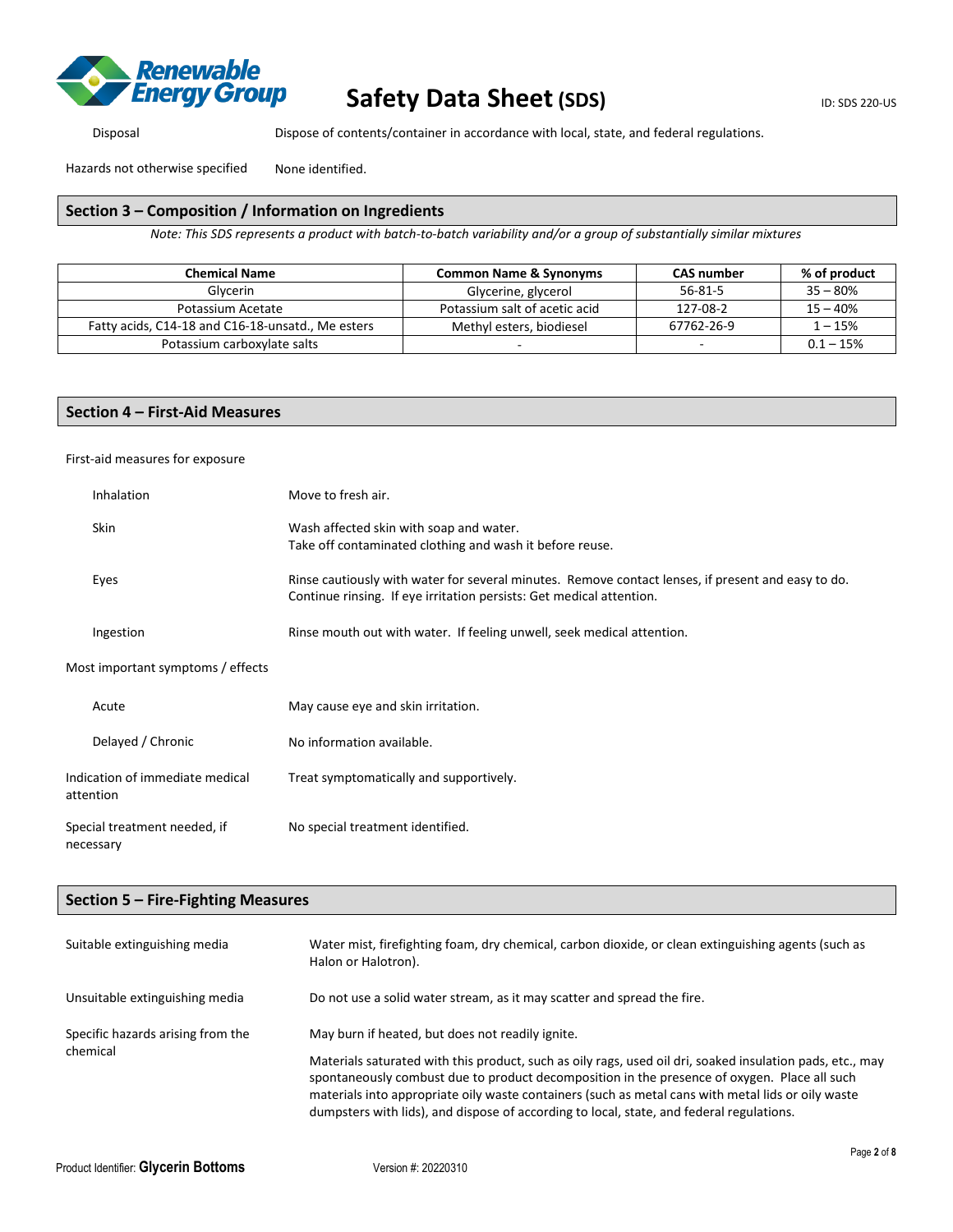

Hazardous combustion products include

Carbon monoxide, carbon dioxide, nitrogen oxides, and hydrocarbons.

Protective equipment and precautions for firefighters

Incipient stage fires may be controlled with a portable fire extinguisher. For fires beyond the incipient stage, evacuate all unnecessary personnel. Emergency responders in the immediate area should wear standard firefighting protective equipment, including self-contained breathing apparatus (SCBA) and full bunker gear. In case of external fires in proximity to storage containers, use water spray to keep containers cool, if it can be done safely. Prevent runoff from entering streams, sewers, storm drains, or drinking water supply.

### **Section 6 – Accidental Release Measures**

Personal precautions, protective equipment, and emergency procedures Keep all sources of ignition away from spill. Wear protective garments, impervious oil resistant boots, protective chemical-resistant gloves, and safety glasses. If product has been heated, wear appropriate thermal and chemical protective equipment. If splash is a risk, wear splash resistant goggles and face shield. Shut off source of spill, if safe to do so. Contain spill to the smallest area possible. Isolate immediate hazard area and remove all nonessential personnel. Prevent spilled product from entering streams, sewers, storm drains, unauthorized treatment drainage systems, and natural waterways. Place dikes far ahead of the spill for later recovery and disposal. Immediate cleanup of any spill is recommended. **If material spills into or upon any navigable waters and causes a film or sheen on the surface of the water, immediately notify the National Response Center at 1-800-424-8802.** Methods for containment and clean-up Small spill / incidental release Small spills can be cleaned up with a properly rated vacuum system, absorbent inert media (oil dri, sand, or earth), or absorbent pads. Use soapy water or degreaser to remove oily residue from the affected area, then rinse area with water. Place saturated materials in an appropriate oily waste container (metal can with a metal lid or an enclosed oily waste dumpster), and dispose of according to local, state, and federal regulations. Large spill / release A spill remediation contractor with oil booms and skimmers may be needed for larger spills or spills

that come into contact with a waterway or sensitive wetland. Recover as much product as possible by pumping it into totes or similar intermediate containers. Remove any remaining product with a properly rated vacuum system, absorbent inert media (oil dri, sand, or earth), or absorbent pads. Use soapy water or degreaser to remove oily residue from the affected area, then rinse area with water. Place saturated materials in an appropriate oily waste container (metal can with a metal lid or an enclosed oily waste dumpster), and dispose of according to local, state, and federal regulations.

Other information Materials saturated with this product, such as oily rags, used oil dri, soaked insulation pads, etc., may spontaneously combust due to product decomposition in the presence of oxygen. Place all such materials into appropriate oily waste containers (such as metal cans with metal lids or oily waste dumpsters with lids), and dispose of according to local, state, and federal regulations.

| Section 7 – Handling and Storage                            |                                                                                                                                                                                                                                                                                                                  |  |
|-------------------------------------------------------------|------------------------------------------------------------------------------------------------------------------------------------------------------------------------------------------------------------------------------------------------------------------------------------------------------------------|--|
| Precautions for safe handling                               | Store the product in a cool dry place, in a tightly closed container. When transferring product, use<br>pipes, hoses, and tanks that are electrically bonded and grounded to prevent the accumulation of<br>static electricity. Storage tanks should have an appropriate ventilation and pressure relief system. |  |
| Conditions for safe storage, including<br>incompatibilities | Keep away from strong oxidizing agents, strong reducing agents, strong acids, and strong bases.                                                                                                                                                                                                                  |  |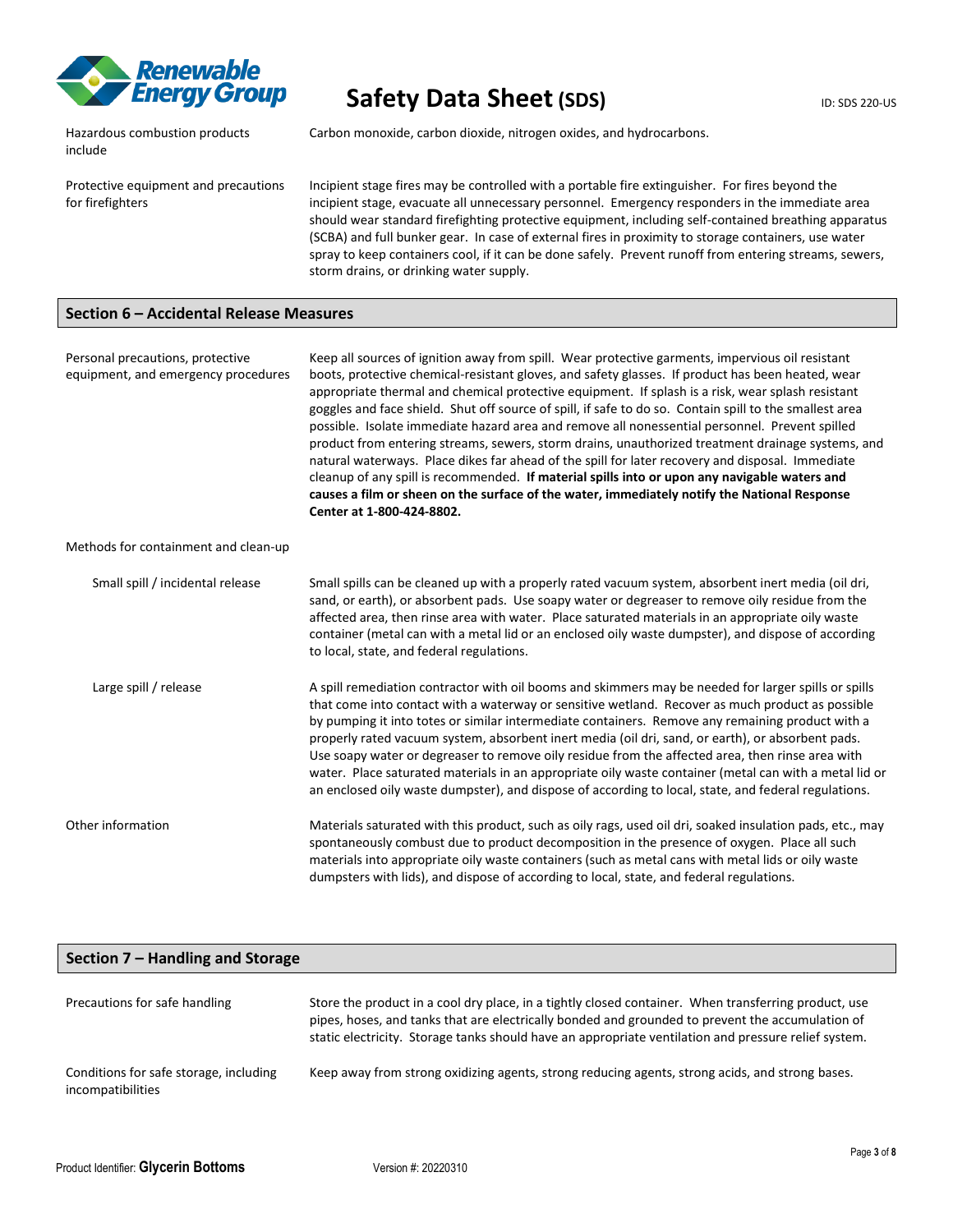

## **Section 8 – Exposure Controls / Personal Protection**

| Precautions for safe handling         |                                                                                                                                                                                                                                                                                                                                                                                                                                                                                                                                                                                                                                                                                                                                                                             |               |                           |                  |                                                                                                                                                                                                                    |
|---------------------------------------|-----------------------------------------------------------------------------------------------------------------------------------------------------------------------------------------------------------------------------------------------------------------------------------------------------------------------------------------------------------------------------------------------------------------------------------------------------------------------------------------------------------------------------------------------------------------------------------------------------------------------------------------------------------------------------------------------------------------------------------------------------------------------------|---------------|---------------------------|------------------|--------------------------------------------------------------------------------------------------------------------------------------------------------------------------------------------------------------------|
| Component exposure limits             | The following constituents are the only constituents of the product which have a PEL, TLV or other<br>recommended exposure limit. At this time, the other constituents have no known exposure limits.                                                                                                                                                                                                                                                                                                                                                                                                                                                                                                                                                                       |               |                           |                  |                                                                                                                                                                                                                    |
|                                       | Component                                                                                                                                                                                                                                                                                                                                                                                                                                                                                                                                                                                                                                                                                                                                                                   | CAS#          | <b>OSHA PEL</b>           | <b>ACGIH TLV</b> | Respirable fraction                                                                                                                                                                                                |
|                                       | Glycerin                                                                                                                                                                                                                                                                                                                                                                                                                                                                                                                                                                                                                                                                                                                                                                    | $56 - 81 - 5$ | 15 mg/m $3$<br><b>TWA</b> | 10 mg/m $3$      | 5 mg/m <sup>3</sup> (TWA)                                                                                                                                                                                          |
| Appropriate engineering controls      | Handle in accordance with good industrial hygiene and safety practices.                                                                                                                                                                                                                                                                                                                                                                                                                                                                                                                                                                                                                                                                                                     |               |                           |                  | Keep product enclosed in primary containment (hoses, pipes, tanks, etc.) to avoid contact with skin.                                                                                                               |
| <b>Individual Protection Measures</b> |                                                                                                                                                                                                                                                                                                                                                                                                                                                                                                                                                                                                                                                                                                                                                                             |               |                           |                  |                                                                                                                                                                                                                    |
| Personal protective equipment         |                                                                                                                                                                                                                                                                                                                                                                                                                                                                                                                                                                                                                                                                                                                                                                             |               |                           |                  |                                                                                                                                                                                                                    |
| Eyes / face                           | Wear safety glasses. If splash potential exists, use splash resistant goggles and a face shield.                                                                                                                                                                                                                                                                                                                                                                                                                                                                                                                                                                                                                                                                            |               |                           |                  |                                                                                                                                                                                                                    |
| Skin                                  | Wear disposable nitrile or other similar chemical-resistant gloves for incidental contact. For more<br>substantial contact, wear thicker nitrile or other similar chemical-resistant gloves. Wear protective<br>garments, such as a chemical apron, chemical resistant coveralls, or chemical resistant coat and pants,<br>along with impervious oil-resistant boots. Remove soaked protective equipment, decontaminate with<br>soapy water, and rinse thoroughly before reuse. Note: product will cause natural rubbers to degrade at<br>a very rapid rate. Such protective equipment will need to be carefully inspected after decontamination<br>to see if it is still in serviceable condition. Any defective or worn out equipment should be immediately<br>discarded. |               |                           |                  |                                                                                                                                                                                                                    |
| Respiratory                           | provided and used in accordance with all local, state, and federal regulations.                                                                                                                                                                                                                                                                                                                                                                                                                                                                                                                                                                                                                                                                                             |               |                           |                  | OSHA PEL for glycerin mist is 15 mg/m <sup>3</sup> TWA. Appropriate organic vapor or supplied air respiratory<br>protection may be worn if irritation or discomfort is experienced. Respiratory protection must be |

## **Section 9 – Physical and Chemical Properties**

| <b>Appearance - Physical State:</b> | Thick liquid                | <b>Appearance - Color:</b>                | Yellow to brown                      |
|-------------------------------------|-----------------------------|-------------------------------------------|--------------------------------------|
| Odor:                               | Mild fatty odor             | <b>Odor Threshold:</b>                    | No information available             |
| pH:                                 | 10-12 pH (varies by batch)  | <b>Melting/Freezing Point:</b>            | $0^{\circ}$ C $(32^{\circ}$ F)       |
| <b>Boiling Point/Range:</b>         | 290°C (554°F)               | <b>Flash Point:</b>                       | $>150^{\circ}$ C ( $>302^{\circ}$ F) |
| <b>Evaporation Rate:</b>            | No information available    | Flammability (solid/gas):                 | No information available             |
| LFL:                                | No information available    | UFL:                                      | No information available             |
| <b>Vapor Pressure:</b>              | $.0025$ @ 50° C (122° F)    | <b>Vapor Density:</b>                     | $3.17$ (Air = 1)                     |
| <b>Relative Density:</b>            | 1.10 @ 20 $^{\circ}$ C      | <b>Volatile Organic Compounds:</b>        | 0 @ 21° C (70° F)                    |
| Solubility (H <sub>2</sub> 0):      | Partially miscible in water | Solubility (other):                       | No information available             |
| <b>Auto Ignition Temp.:</b>         | 370°C (698°F)               | <b>Decomposition Temp.:</b>               | $>290^\circ C$                       |
| Viscosity @ 40° C:                  | No information available    | Partition coefficient (n-octanol/water) : | No information available             |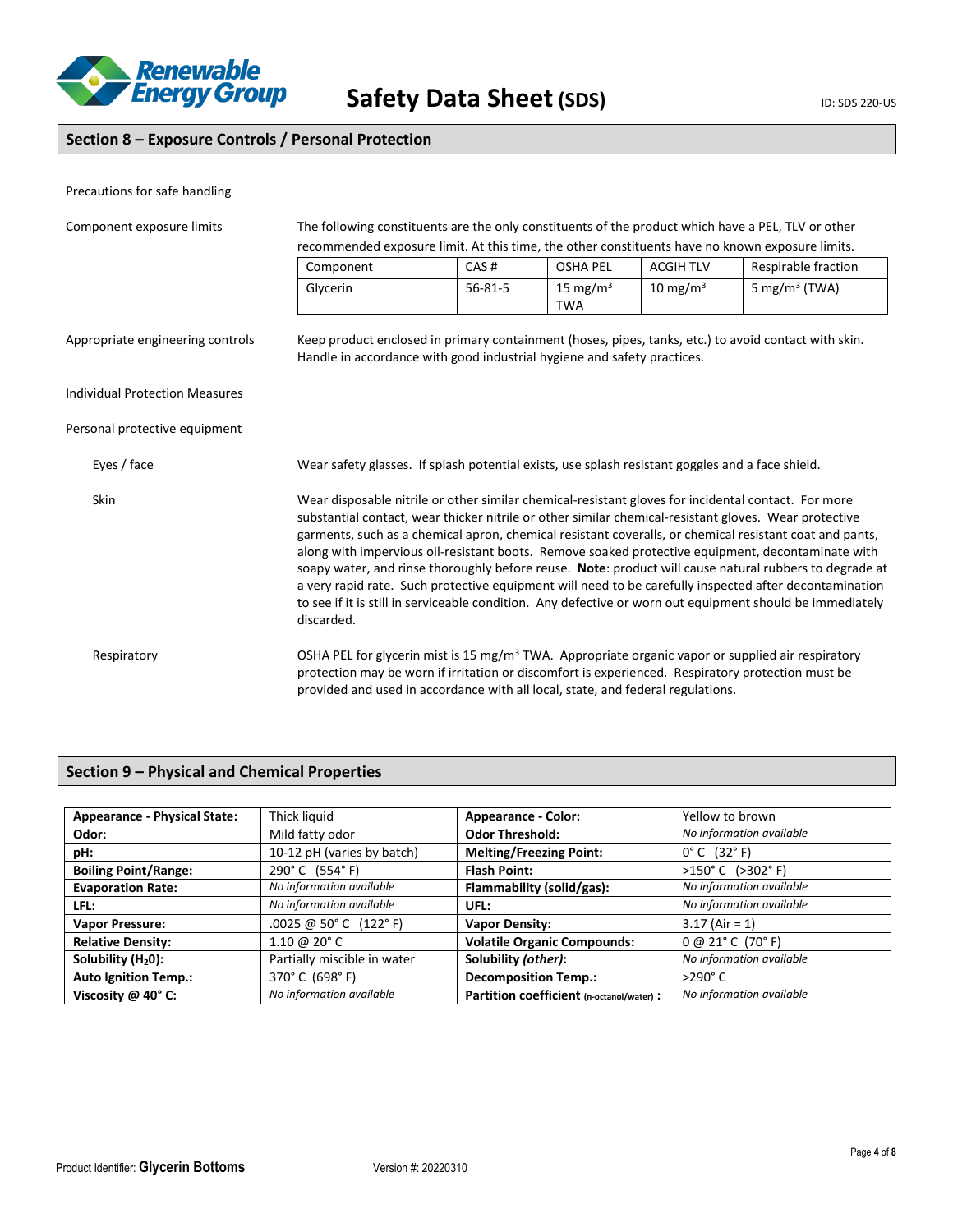

# **Section 10 – Stability and Reactivity**

| Reactivity                         | When handled and stored appropriately, no dangerous reactions are known.                                                                                                                                                          |
|------------------------------------|-----------------------------------------------------------------------------------------------------------------------------------------------------------------------------------------------------------------------------------|
| Chemical stability                 | Stable in closed containers at room temperature under normal storage and handling conditions.                                                                                                                                     |
| Possibility of hazardous reactions | When handled and stored appropriately, no dangerous reactions are known.                                                                                                                                                          |
|                                    | See Sections 5 and 6 regarding spontaneous combustion of product-saturated absorbent materials.                                                                                                                                   |
| Conditions to avoid                | Ignition sources, accumulation of static electricity, heating product to its flash point, or allowing the<br>product to cool below its melting point (otherwise it may solidify and not be transferable until it is<br>reheated). |
| Incompatible materials             | Keep away from strong oxidizing agents, strong reducing agents, strong acids, and strong bases.                                                                                                                                   |
| Hazardous decomposition products   | Carbon oxides, hydrogen sulfide, nitrogen oxides, and hydrocarbons.                                                                                                                                                               |

## **Section 11 – Toxicological Information**

| Likely routes of exposure           | Absorption, ingestion, and inhalation.                                                               |
|-------------------------------------|------------------------------------------------------------------------------------------------------|
| Symptoms                            |                                                                                                      |
| Inhalation                          | Coughing or irritation.                                                                              |
| Ingestion                           | Nausea, vomiting, or feeling unwell.                                                                 |
| Skin contact                        | Hot product or prolonged exposure may cause redness or irritation to skin.                           |
| Eye contact                         | Redness or irritation and tearing.                                                                   |
| Acute toxicity                      |                                                                                                      |
| Oral                                | LD50 12,600 mg/kg (rat).                                                                             |
| Dermal                              | No information available.                                                                            |
| Inhalation                          | No information was available.                                                                        |
| Skin corrosion / irritation         | Experience has shown this product may be mildly irritating to skin.                                  |
| Serious eye damage / eye irritation | Experience has shown this product may be mildly irritating to the eyes.                              |
| Sensitization (Respiratory or Skin) | Available data indicated this product is not likely to be a skin sensitizer.                         |
| Germ cell mutagenicity              | Available data indicated this product is not likely to cause germ cell mutagenicity.                 |
| Carcinogenicity                     | Available data indicated this product is not listed as a carcinogen by IARC monograph, NTP, or OSHA. |
| Component carcinogenicity           | Not applicable.                                                                                      |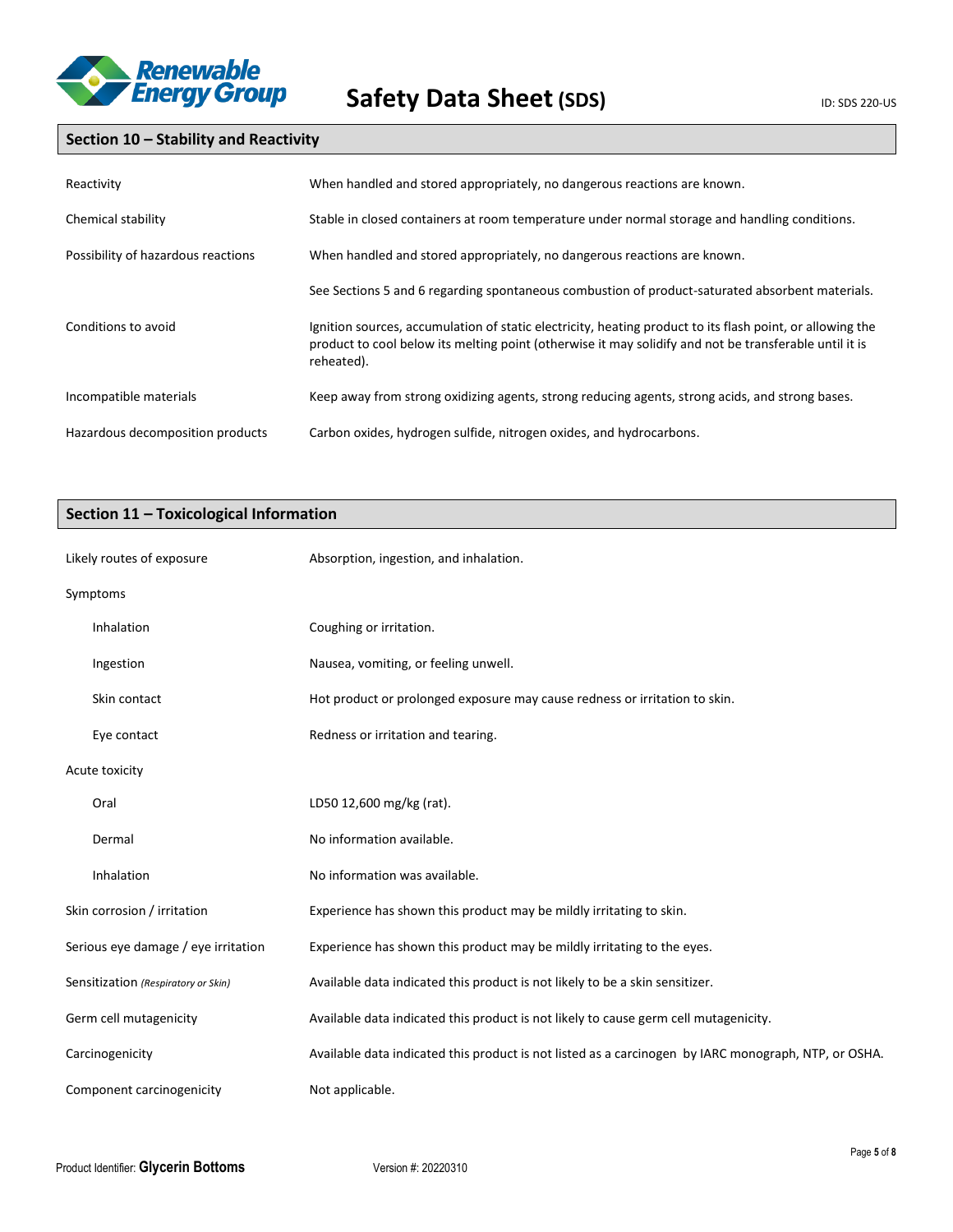

| Reproductive / developmental toxicity | No information available. |
|---------------------------------------|---------------------------|
| Specific target organ toxicity        |                           |
| Single exposure                       | No information available. |
| Repeated exposure                     | No information available. |
| Aspiration hazard                     | No information available. |

## **Section 12 – Ecological Information**

| Fish                          | No information available. |                                                                                                         |  |  |
|-------------------------------|---------------------------|---------------------------------------------------------------------------------------------------------|--|--|
| <b>Invertebrates</b>          | No information available. |                                                                                                         |  |  |
| Algae                         | No information available. |                                                                                                         |  |  |
| Persistence and degradability |                           | Product is readily biodegradable in soil or water.                                                      |  |  |
| Bioaccumulative potential     | No information available. |                                                                                                         |  |  |
| Mobility in soil              |                           | Will likely be mobile in the environment due to its water solubility but will likely degrade over time. |  |  |
| Other adverse effects         | No information available. |                                                                                                         |  |  |
|                               | <b>Chemical</b>           | Log Pow                                                                                                 |  |  |
|                               | Glycerol                  | $-1.76$                                                                                                 |  |  |

## **Section 13 – Disposal Considerations**

| Disposal (waste / unwanted product) | This material, as supplied, is not a hazardous waste according to Federal regulations (40 CFR 261).<br>This material could become a hazardous waste if chemical additions are made to this material, or if<br>the material is processed or otherwise altered. Consult 40 CFR 261 to determine whether the altered<br>material is a hazardous waste. Consult the appropriate local, state, regional, or federal regulations<br>for additional requirements. |
|-------------------------------------|------------------------------------------------------------------------------------------------------------------------------------------------------------------------------------------------------------------------------------------------------------------------------------------------------------------------------------------------------------------------------------------------------------------------------------------------------------|
| Disposal (containers with residue)  | Dispose of all containers with residue according to local, state, regional, and federal regulations.                                                                                                                                                                                                                                                                                                                                                       |

# **Section 14 – Transport Information**

**DOT** 

| <b>ID Number</b>           | Not regulated as a hazardous material |
|----------------------------|---------------------------------------|
| UN Proper Shipping Name    | Not regulated as a hazardous material |
| Transport Hazard Class(es) | Not regulated as a hazardous material |
| Packing Group              | Not regulated as a hazardous material |
| Placard                    | Not regulated as a hazardous material |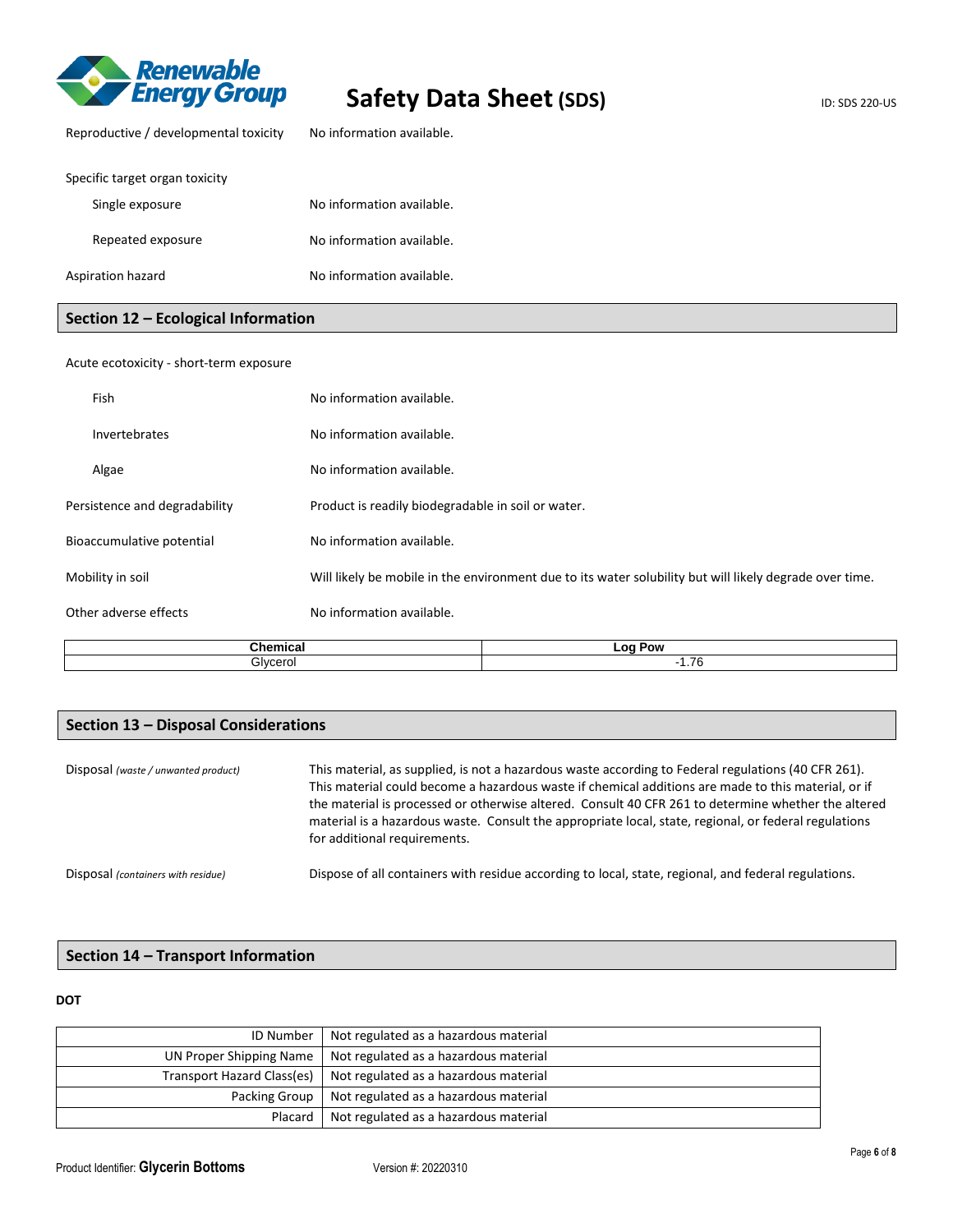

| Marine Pollutant                         | No                                    |
|------------------------------------------|---------------------------------------|
| <b>Transport in Bulk Requirements</b>    | Not regulated as a hazardous material |
| <b>Special Transportation Provisions</b> | Not regulated as a hazardous material |
| Special Note                             | Not regulated as a hazardous material |
| Shipping Label                           | None                                  |
| Placard                                  | None                                  |
| (Shipment by truck or rail in bulk)      |                                       |

### **Section 15 – Regulatory Information**

#### **Inventory Listings**

| <b>DSL</b>  | $\boxtimes$ Listed $\Box$ Exempt |
|-------------|----------------------------------|
| <b>TSCA</b> | $\boxtimes$ Listed $\Box$ Exempt |

#### **U.S. Federal Regulations**

**CERCLA**: This material, as supplied, does not contain any substances regulated as hazardous substances under the Comprehensive Environmental Response Compensation and Liability Act (CERCLA) (40 CFR 302) or the Superfund Amendments and Reauthorization Act (SARA) (40 CFR 355). There may be specific reporting requirements at the local, regional, or state level pertaining to releases of this material.

**Clean Water Act:** This product does not contain any chemicals regulated as toxic pollutants pursuant to the Clean Water Act (40 CFR 401.15) when used as recommended.

#### **SARA 311/312 Hazard Categories:**

| <b>Hazard Class</b>                                                    |  |  |
|------------------------------------------------------------------------|--|--|
| Skin Irritation                                                        |  |  |
| Eye Irritation                                                         |  |  |
| $\Box$ Hazard Not Otherwise Classified (HNOC) – see Section 2 for more |  |  |
| information                                                            |  |  |

**SARA 313**: Section 313 of Title III of the Superfund Amendments and Reauthorization Act of 1986 (SARA). This product does not contain any chemicals subject to the reporting requirements of the Act and Title 40 of the Code of Federal Regulations, Part 372.

#### **U.S. State Regulations**

#### **California Proposition 65**:

This product can expose you to chemicals including [name of one or more chemicals], which is [are] known to the State of California to cause cancer. For more information go to www.P65Warnings.ca.gov.

This product may contain a very small quantity of methanol, which was added to the Proposition 65 list on March 16, 2012.

#### **U.S. State Right-to-Know Regulations**:

| <b>Chemical Name</b> | <b>Massachusetts</b> | Pennsylvania | Rhode Island |
|----------------------|----------------------|--------------|--------------|
| Blvcerol             |                      |              |              |